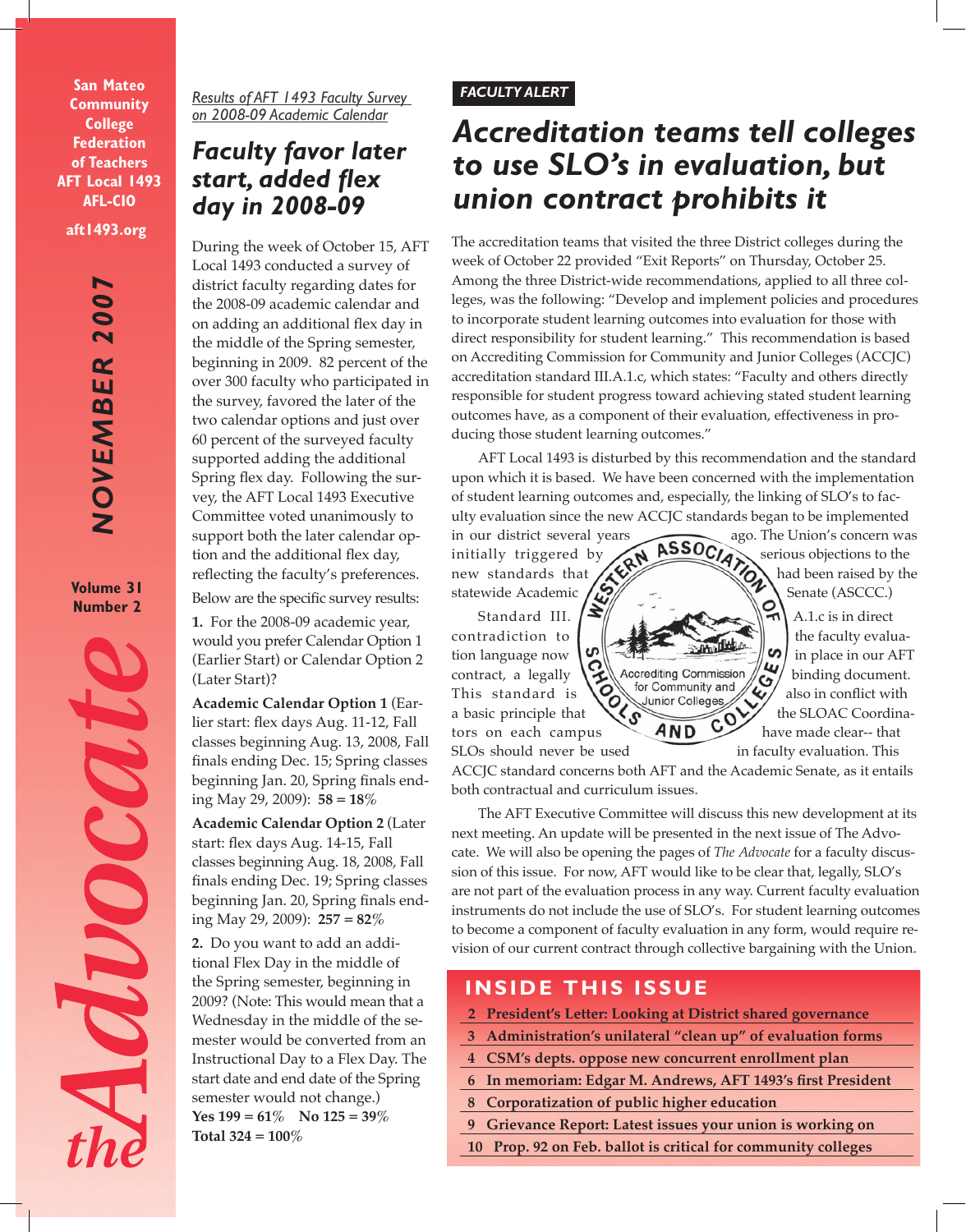NOVEMBER 2007

**San Mateo Community College Federation of Teachers AFT Local 1493, AFL-CIO** 1700 W. Hillsdale Blvd. San Mateo, CA 94402 (650) 574-6491 aft1493.org

**Editor**  Eric Brenner, Skyline, x4177

**Editorial Board** Eric Brenner, Skyline, x4177 Dan Kaplan, x6491

**President**  Ernie Rodriguez, CSM, x6640

**Co-Vice Presidents** Katharine Harer, Skyline, x4412 Teeka James, CSM, x6390

**Secretary** Alma Cervantes, Skyline, x4368

**Treasurer** Dave Danielson, CSM, x6376

#### **Chapter Chairs**

Chip Chandler, Skyline, x4286 Rick Hough, Skyline, x4193 Yaping Li, CSM, x6338 Ron Brown, CSM, x6691 Monica Malamud, Cañada, x3442

#### **Executive Committee Reps.**

Nina Floro, Skyline, x4414 Karen Olesen, Cañada, x3415 Elizabeth Terzakis, Cañada, x3327 Anne Stafford, CSM, x6348

#### **Part-timer Reps.**

Victoria Clinton, Cañada, x3392 Sandi Raeber, CSM, x6665 Joan Connors, Skyline, x7301x19468 Dietra Prater Slack, Sky., x7301x19216

**Chief Grievance Officer** John Kirk, CSM, x6386

**Chief Negotiator** Joaquin Rivera, Skyline, x4159

**Executive Secretary** Dan Kaplan, x6491



#### *PRESIDENT'S LETTER*

# *District could use a collaborative review of shared governance*

*by Ernie Rodriguez, AFT 1493 President*

Dear Faculty Colleagues:

#### *Change, our only constant*

The weather is changing. Fall has arrived suddenly. We are well on our



way to the holiday season. With the changing colors of fall I am reminded that the one thing that is constant is change. The cycle of death and rebirth is

present in everything we do. Eric Hoffer, the old longshoreman, reminded us of how difficult change is in his classic work, *The Ordeal of Change.* We often seem to resist change until the "wheels fall off" as the saying goes. Long ago, in my doctoral studies, I learned that planned change rarely works. Just yesterday, I had a fascinating conversation with one of my colleagues. As a historian, this colleague remarked on the number of times, in the sweep of history, when unseen forces have resulted in surprising and far reaching change. Or, as John Lennon is quoted as saying, "life is what happens while you are busy making other plans."

I recently heard a fellow psychologist refer to our present era as the "age of insecurity." Elliot and Atkinson have published a book of the same title describing how the new global economy has decimated the middle class. Further exacerbating the sense of insecurity is the rapidly increasing rate of change. It is easy to find information documenting the increasing pace of change. In one such popular internet slide show titled, *Shift Happens*, a number of interesting facts are presented that dramatically demonstrate the impact of the pace of change on the field of education. According to *Shift Happens*, "the U.S. Department of Labor estimates that today's learner will have 10-14 jobs by age 38." According to this

presentation, "we are currently preparing students for jobs that don't yet exist using technologies that haven't yet been invented. For students starting a four year technical or college degree this means that half of what they learn in their first year of study will be outdated by their third year of study."

Mark Wade Lieu, our state Academic Senate President, in the current edition of *Rostrum*, discusses changing standards for community colleges in an article titled, *Change is in the Air.* In this article he states, "Organizations need new challenges to stay vital. Organizations that cannot change may not be responsive to the changing needs of its members and circumstances."

## *The intent of shared governance*

Bob Dylan, elegantly restated the death /rebirth cycle of change when he penned the line, "He not busy being born is busy dying.*"* Kenneth J. Gergen in his classic book, *The Saturated Self,*  discusses the impact of the post-modern era on our experience of self. In discussing the ever-expanding relativity of the current post-modern context, Gergen finds the only possibility of any solution to our present existential dilemma to lie in the creation of genuine relationship.

I have recently been complimented by a few colleagues who have expressed appreciation for my efforts to increase communication between the Union and our faculty. This indeed has been one of my major goals as AFT President. I, like Gergen, feel that our one hope for a reasonable path forward lies in a collaborative, "power-with" relational process. I believe this was the intent of AB1725 in declaring that shared governance should direct the future development of our community colleges.

*continued on next page* Shortly after passage of AB1725, I participated, as a Union representative,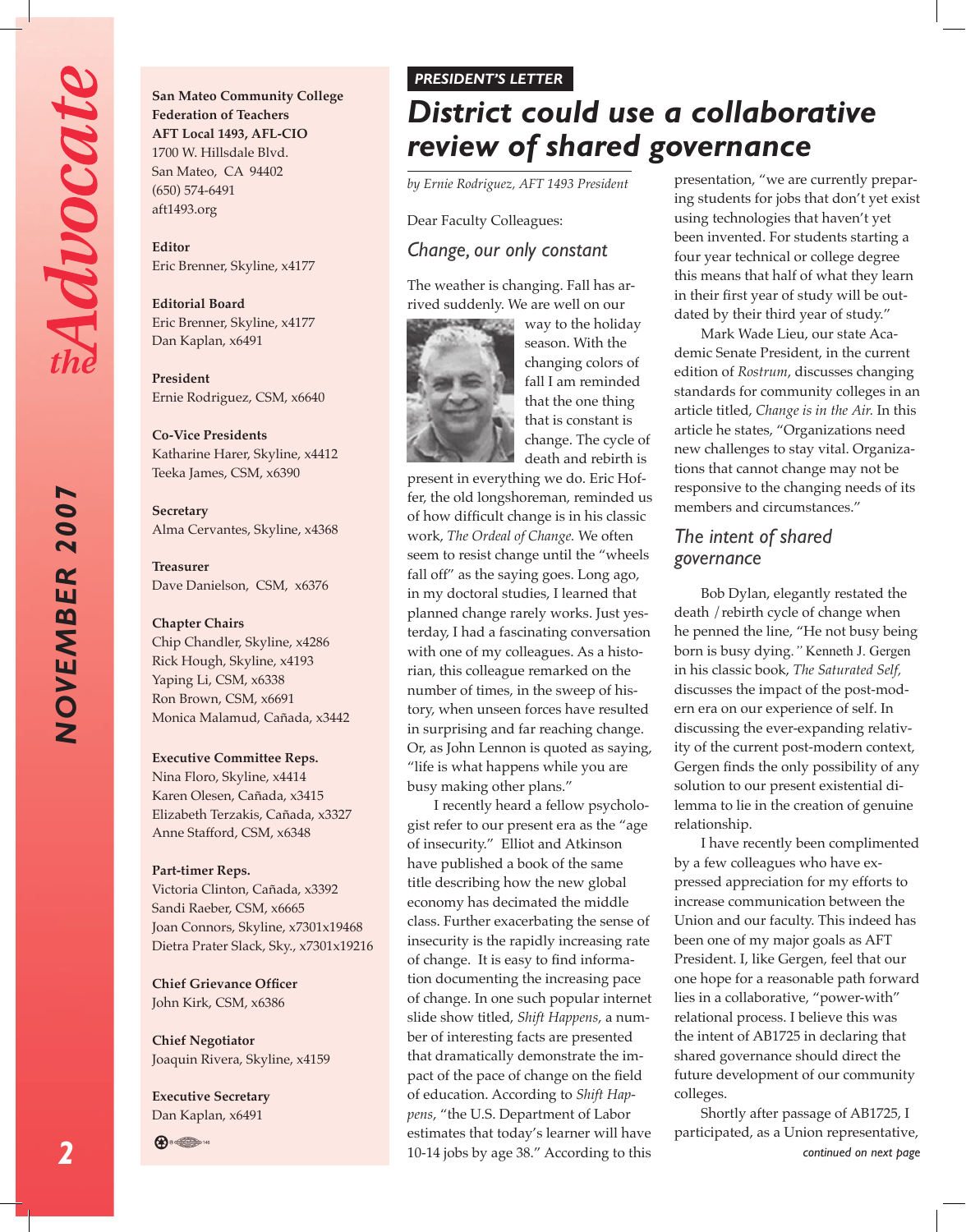Advocate

# *Administration's unilateral "clean up" of evaluation documents raises the question of reconstituting the Trust Committee*

*by Teeka James, AFT 1493 Co-Vice President*

At the beginning of the current semester, it came to the union's attention that some of the forms and documents used in conjunction with faculty evaluations had been changed. Perhaps you noticed it yourself? Were there suddenly cover sheets where none had existed before? Was everything just a bit more organized than it used to be? It turns out that Harry Joel, District Vice Chancellor of Human Resources, and Susan Estes, CSM's Vice President of Instruction, had initiated and executed the "clean up."

While the resulting documents are for the better, the fact that the faculty union was left out of the loop seems like yet another check mark on a growing list of whoopsies in the District's communication record with faculty. However, to his credit, Harry Joel did acknowledge that he should have called Ernie Rodriguez or Joaquin Rivera, our union's president and chief negotiator, respectively, to let the union know his plan to edit the evaluation forms and to invite us to participate in the editing process. To the union's credit, it graciously accepted Harry's apology. And thanks to Susan Estes's careful record keeping, her editing in fact restored our faculty evaluation documents to their original glory.

## *Remixing evaluation docs*

CSM has a posse of new deans this year: three interim and two who are only in their second year as deans. So when Susan Estes became Vice President of Instruction this summer, she called Harry Joel and suggested that they make up packets for the deans on the evaluation processes for faculty. As they appear in our contract (appendix G), the evaluation documents are difficult to follow, and must be especially so for the three interim deans who have never led the process before. So a packet that was separate from the rest of the contract and that contained everything a dean would need to administer a successful evaluation season sounds like a proactive idea.

But in pulling together the packets, Susan realized that many of the documents in our newly reprinted contract looked strange. Signature lines were gone, for example; cover sheets were missing; spaces prompting commendations and recommendations had vanished. So Susan, who luckily had been a dean for many years and before that a faculty member, pulled out her original files from when the Trust Committee first created the evaluation processes and forms (the ones with the *je ne sais quoi*), and put back into the documents what had somehow gotten lost in the

sauce. *Voilà*, the packet those of us participating in faculty evaluations this semester were handed in September.

#### *Bits and pieces evaporated*

So what happened? It turns out that since the early 1990s, when we adopted our current evaluation system and forms, little bits and pieces of the original documents have, as Harry Joel aptly put it in our meeting of October 23, "evaporated." We don't think anything that was missing was specifically negotiated out of the contract, so it's not clear how signature lines, cover sheets, and instructions were deleted. Harry speculates that so many people over the years have dealt with these documents in one way or another—typing them, editing them, moving them from early 1990s typewriters to early computers to newer computers to the web and so on—that it was inevitable that bits and pieces would get lost in the shuffle of personnel and equipment.

## *Bring back the Trust Committee?*

Now what? At the next AFT 1493 Executive Committee (EC) meeting, the union will review the new, old documents and discuss the possible recreation of the Trust Committee (the group of faculty and administrators

*continued on page 4*

#### *continued from the previous page*

on our District Trust Committee. The purpose of the Trust Committee was to bring together Academic Senate, Union and administration representatives to collaboratively draft a range of policies and procedures.

# *Meaningful shared governance quality control*

Given that a period of time has passed since the original Trust Committee was disbanded, and believing in the critical importance of communication and collaborative relationship, particularly in light of the challenges that lie ahead, I believe the time has come for our District administration to reconstitute the Trust Committee. I believe that the focal task for this committee should be to conduct a review of the state of our current shared governance efforts. It is clear that there are specific areas that need attention such as faculty evaluation, peer review and tenure review. (See the article above. ) In addition, it would be of great value to have such a reconstituted Trust Committee assess the health and vigor of our relational process and the effectiveness of our

efforts to address the changes necessary to keep our colleges vital in serving the future needs of our local community. A check-in of this sort could help all constituencies feel that some degree of shared governance quality control is meaningfully in effect in the San Mateo Community College District.

Well, enough of this musing. Time to get back to trying to catch up on grading papers, planning lectures and keeping up with the regular flow of Union business. Crunch time is here. How many weeks until the end of the semester? □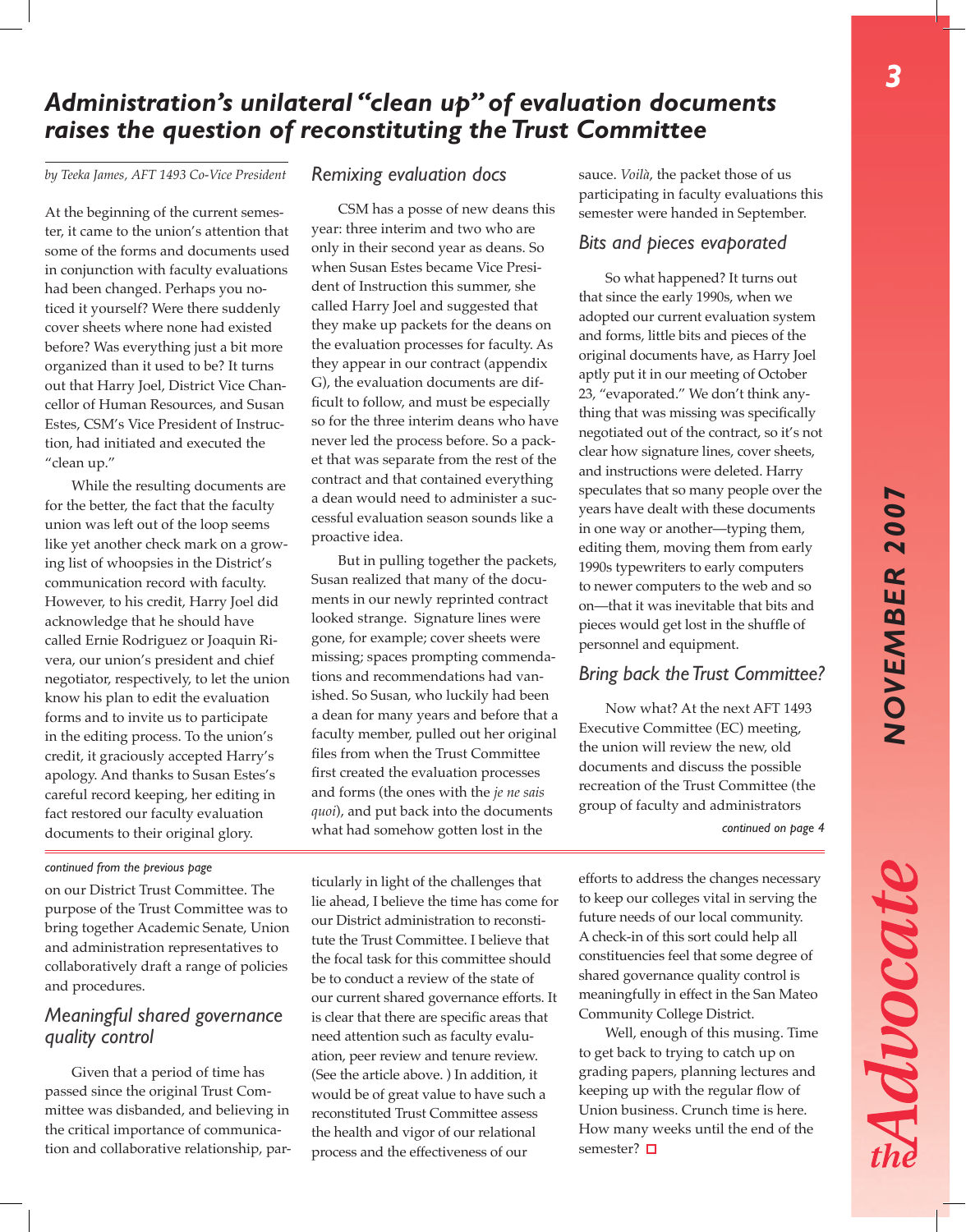NOVEMBER 2007

# *CSM English Department takes position against District's new concurrent enrollment plan*

Ed. Note: *The following is a shortened version of a letter to Academic Senate from the CSM English Department expressing the department's position on District's proposed concurrent enrollment plan. It was edited by Madeleine Murphy.*

Recently, the CSM English Department rejected a proposed model for concurrent enrollment in which core English courses (notably ENGL 100) would be offered on high school campuses by high school teachers. We would like to explain that position.

We completely support the goals of concurrent enrollment as expressed by the Chancellor and others: to expose high school students to the college experience, to encourage students to attend College of San Mateo, to work with the high schools to bridge the high school/college gap, and to promote student success. We support expanding currently successful programs such as Middle College, and exploring new ones (particularly those which might address the needs of the 80% of underprepared high school graduates who do not place in ENGL 100). However, farming out core English classes to high school teachers to teach on their campuses will not serve the students or the college.

### *Reprise the Trust Committee?*

#### *continued from page 3*

who originally created the documents we use every fall) so that it can coordinate and execute a revision process of this very important section of our contract. Some areas clearly call out for radical editing or rewriting: for example, there are four groups of faculty—nurses, librarians, counselors, and online teachers—to whom our current forms don't really apply (imagine how a student would fill out the student evaluation form for a librarian, for instance). The Trust Committee could address this issue and also—if it seems necessary—revise, clarify, or reaffirm some of our procedures that apply to classroom faculty as well. If we do decide to take this route, the Committee would likely include representatives from all three colleges, the academic senates, the union, and the administration. In any event, it's another conversation topic we all might think about putting on our departments' meeting agendas in the future, for if we do embark on a review of these documents, we surely will want all faculty to be able to contribute their view to the revision.  $\Box$ 

## *The college experience requires a college instructor*

K-12 schools serve minors; but college curricula and pedagogy are designed for adults. Recent high school graduates, therefore, must learn to see their teachers, their work and their classmates differently. They must learn self-reliance, discipline, and responsibility; they must be prepared to partake in challenging or uncomfortable discussions; they must manage their workload, rethink their grade expectations, and do without their parents. Even academically prepared high school graduates are often emotionally unprepared for college - and most also require extra academic preparation and support from instructors, counselors, learning support centers, administrative staff, and the other, older students who set an adult tone.

The high school teacher, teaching her own students on her own campus, would have none of this support. Her students already know her in a different capacity, and may have difficulty adjusting their grade expectations, class behavior and study strategies. She would need to convince this class to assume a new identity, and to assign her a new identity, for three periods a week, in an otherwise unchanged high school environment. In addition, she would not be able to count on the extensive support systems that CSM English teachers rely on for helping our students, or to participate in necessary professional activities (SLOs, curriculum development, and so on). Now, we have no doubt that our high schools contain many first-rate teachers who would make first-rate college instructors. The problem is not the teacher, but the circumstances in which she would be working.

## *The proposed model risks our reputation*

The "CSM Speaks" report recommends that we build on a reputation for academic merit by "reinforcing [our] image as a reputable academic institution" – and stresses that we need to avoid the "high-school-on-the-hill" stigma. This will sound pretty hollow to our ENGL 100 student who discovers that his friend from high school is taking ENGL 100 from Mrs. McGregor in their old home room, with his own friends, every Friday afternoon.

## *There is no proven need to try this model*

We have read the White Paper and other research carefully, and have seen nothing supporting or even addressing this model. In contrast, our own experience - and collectively, we have logged hundreds of years serving hundreds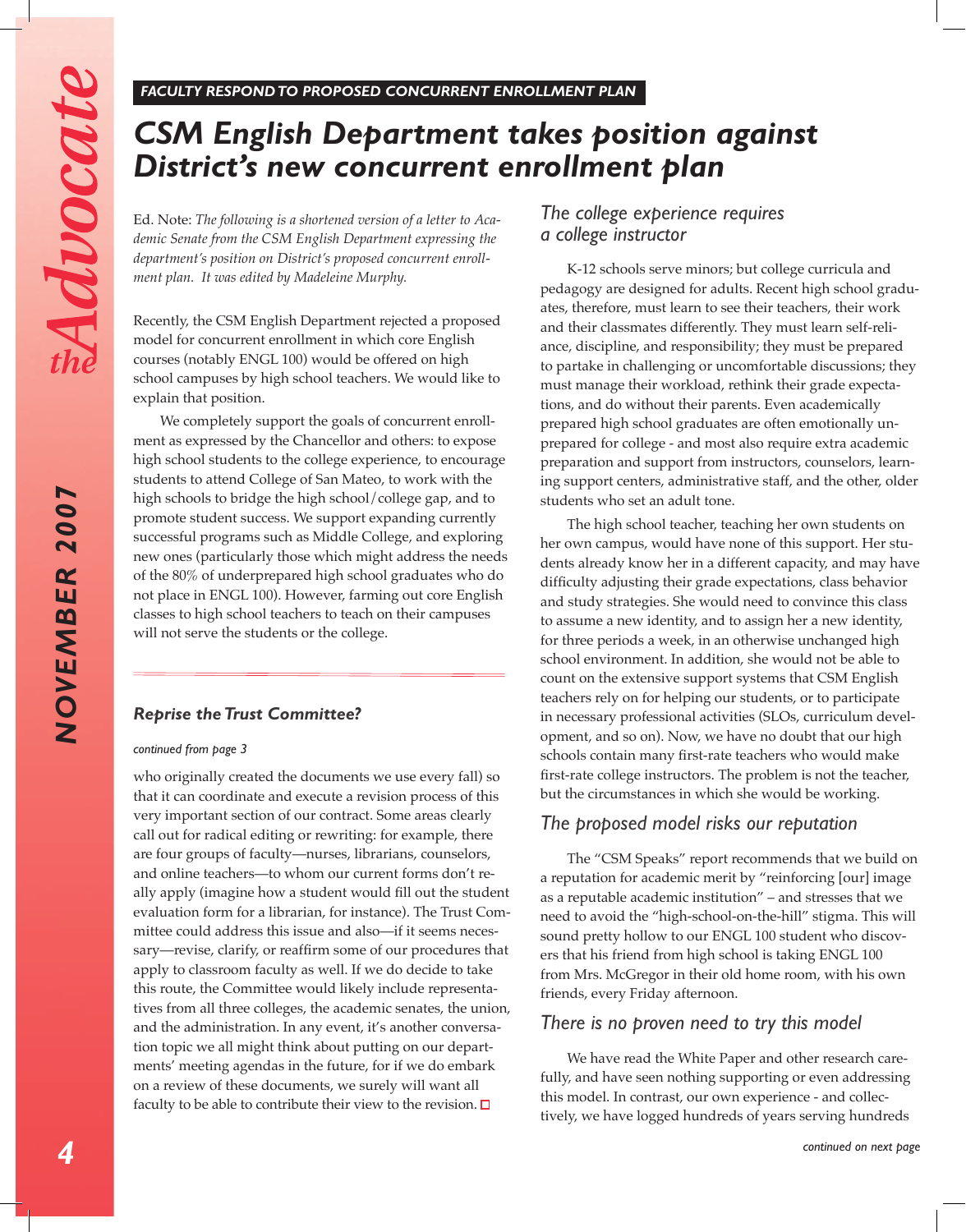Advocat

# *CSM Speech Department passes resolution against District's new concurrent enrollment plan*

Ed. Note: *The following is a resolution passed by CSM's Department of Speech Communication in opposition to the District's expanded concurrent enrollment plan.*

Whereas, academic and professional matters are defined by regulation as including "curriculum, including establishing prerequisites" and "standards or policies regarding student preparation and success" [Section 53200, Title 5];

Whereas, the "delineation of authority" agreement between the Board of Trustees and the District Academic Senate states that the board will rely primarily on the advice and judgment of the academic senate in academic and professional matters [Rules & Regulations 2.06];

#### *CSM English Department position*

#### *continued from previous page*

of thousands of students - strongly suggests it will fail. Of the 80% of students who do not place in ENGL 100, a dismaying number have received high grades in high school (sometimes honors) English, and they are often surprised and angry to find themselves so unprepared. Again, we do not disparage high school teachers, who contend with enormous and conflicting demands from parents, government, administrators, and high school culture. But the fact remains that they very often give passing and high grades to students who are not prepared for college. They do not seem, therefore, to be well-positioned to offer the college courses too.

#### *Why not try it?*

True, this program has not been tried at CSM, and thus no empirical study confirms that it would not work. But a pilot program requires clear goals, recruitment, tracking student success (well beyond the course itself, since as noted above, high passing rates may indicate failure rather than success) and evaluation. It would also mean educating highschool based adjuncts in community college curriculum and performance standards (SLOs again). It would be, in short, a lot of work, requiring reassigned time - meaning even fewer full-time hours in our classrooms, already a serious problem. It makes no sense for us to prioritize a clearly risky program just to see if it would work.

The Chancellor is clearly committed to expanding concurrent enrollment, and while we applaud this vision, we feel strongly that we must avoid blurring the line between high school and college, undermining our standards, or threatening our students' success. Thus, we have explained in some detail why we do not see this program working for our department.  $\Box$ 

Whereas, even successful concurrent enrollment programs for "special admit" minors, such as the San Mateo Middle College High School, seek to "adequately prepare [students] for college" and provide "a solid foundation for life as a college student" [Goals of San Mateo Middle College High School];

Whereas, the primary focus of the California Community College is adult learners who are in most cases adequately prepared for college and possess a foundation for life as a college student;

Whereas, faculty, along with the Committee on Instruction, exercise primacy in curricular decisions such as creating or revising baccalaureate-level courses and determining whether these courses may be recommended for transfer to four-year receiving institutions such as the CSUs and UCs;

Whereas, faculty in speech communication have developed content and pedagogy of baccalaureate-level courses for the learning needs of adults, typically18 years of age or older, who have achieved a high school diploma or are prepared to succeed in college due to academic, work, and life experiences that far exceed the ability to meet basic English and mathematics prerequisites;

Resolved, That the Academic Senate oppose the San Mateo County Community College District's expansion of concurrent enrollment as it has been implemented in this district;

Resolved, That the Academic Senate exercise its rights to collegial consultation and meet with or appear before the governing board to oppose the district's expanded concurrent enrollment plan.

Moved by: Kate Motoyama Seconded by: George Kramm

> **If you have not yet received your 2007-08 CFT pocket calendar, please call the AFT office (x6491) or get in touch with your AFT Chapter Chair on your campus and ask for one.**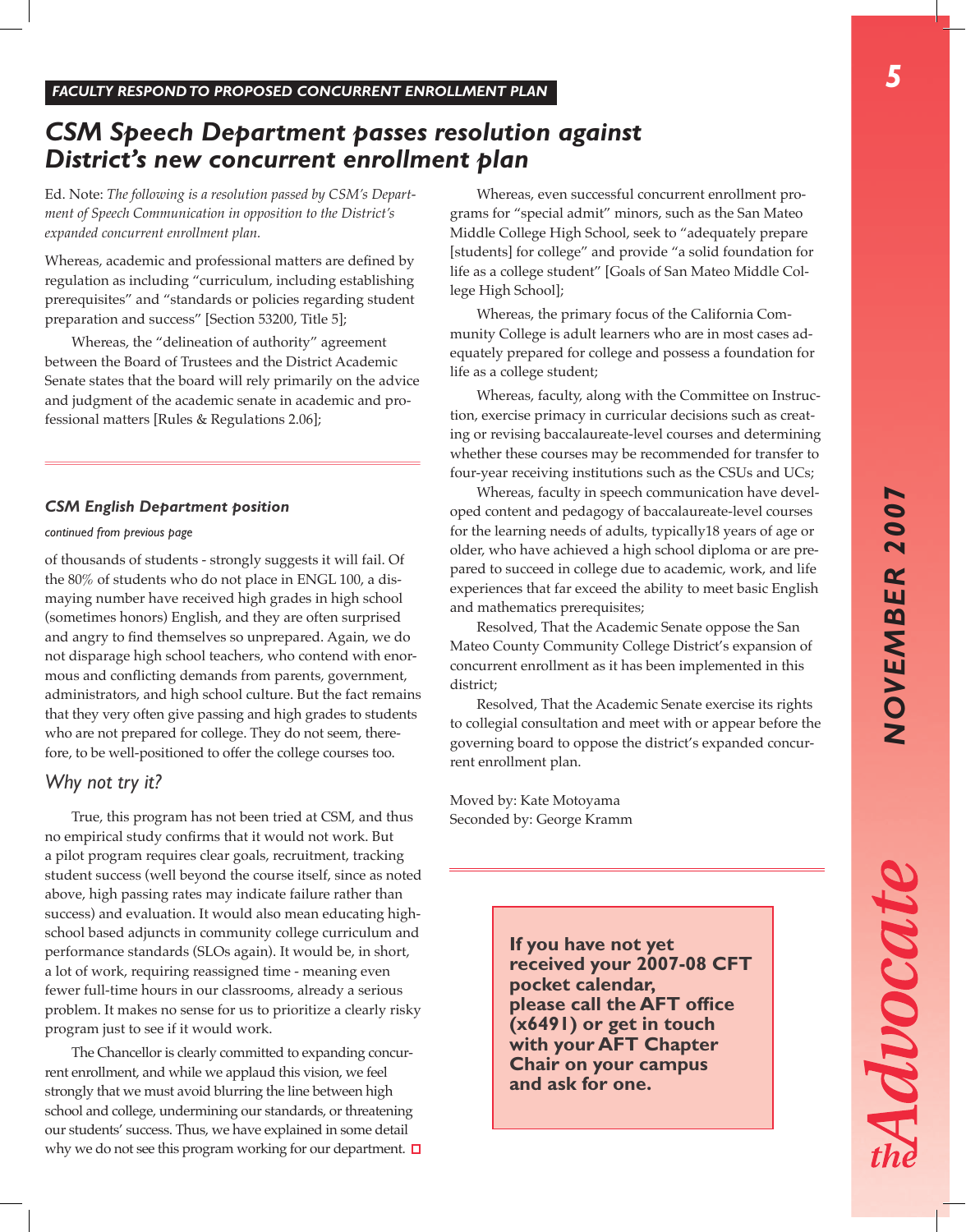NOVEMBER 2007

#### *IN MEMORIAM*

# *Edgar H. Andrews, 1923-2007, Founding President of AFT 1493*

#### *by David M. Andrews*

Ed. Note: *The following remembrance of AFT Local 1493 founding President Edgar H. Andrews was written by his son, David M. Andrews, a professor at Scripps College. From* A History of the CFT (1919-1989)*: "AFT Local 1493 was founded in 1963 as the College of San Mateo Federation of Teachers by ten courageous faculty, led by Ed Andrews."*

Some detractors of my father's union activities would not be surprised to learn that he was born in Moscow. It was in Moscow, Idaho, however, and not the USSR, that Dad first saw the light of day. He was born in 1923; his mother, Hannah Warner Andrews, died of rheumatic heart disease the following year. In 1925 my grandfather, Joseph Virgil Andrews, moved with his two tiny sons to Bakersfield.

Those years were hard, but Dad had fond recollections of his family. One story he used to recount about my grandfather pleased me as a young boy, but frankly astonishes me as an adult. It seems that a black man was knocking on doors in the area, asking local residents how they would feel if his family were to move into the neighborhood. My father, then still a child, watched as my grandfather smiled. "You're as welcome as the flowers in spring," he stated simply—a remarkable response for the 1930s, and for the son of a Confederate officer.

Dad was six years old when the stock market crashed; during the next decade he attended Lowell Elementary School, Emerson Jr. High and Kern County Union High School, all in Bakersfield. As a product of the Depression, he was frugal to the end; and as a product of that education, he could astound his children by identifying all of California's counties (and their county seats). He briefly attended Bakersfield Junior College as well; and then, in April 1944, he was inducted into the Army.

As a member of the 323rd Infantry Regiment, Dad was stationed in Michigan, Arkansas, Texas and California before finally embarking for the Pacific theater. He served in the Southern Philippines and, later, in the occupation of Japan. His feelings about this period were profoundly mixed. As one of his wartime buddies put it, Ed was in the army but not of the army; certainly most of the stories he told his children about that period had to do with the incompetence of officers and the ridiculousness of military bureaucracy. Yet he also developed close friends during these years, friends with whom he would correspond over the course of a lifetime.



In one such correspondence, some forty years after the war, a former first lieutenant—who later retired as a general in the reserves, with command over six western states—recalled their service together fondly. "Your impact on me from those many years ago still held," he wrote, "and I was always considerate of corporals who published cartoons demolishing the egos of those of Higher Rank"—referring to Dad's brief stint with The Stars and Stripes. These antiestablishment sentiments, and Dad's skills at expressing them playfully, later served him well during the struggle to found Local 1493.

After the war Dad finished his degree at Bakersfield while working various jobs, mostly as a roustabout in the oil fields; later, while at university, he would return to Bakersfield in the summer months for more of the same. It was the GI Bill that allowed him to continue his education. He enrolled at UC Berkeley, where in 1949 he was awarded a BA (with honors) in History; he later earned an MA in the same field. It was also during his Berkeley years that he met Rudy Lapp, who preceded him to the division of history and social science at the College of San Mateo.

Hired by CSM in 1958, Dad thrived in his new environment—first at Coyote Point, then atop College Heights. Dad's continual delight at learning, plus the touch of the showman in him, flourished in the classroom. He was a dedicated teacher who refused to compromise standards, even under mounting pressure to do so. He continued to view teaching—and particularly teaching at a community college—as a true vocation: an opportunity to assist students from all walks of life to discover both their individual talents and their common civic heritage.

Dad was a fountain of information about events, people, politics, and the arts. Many a colleague will recall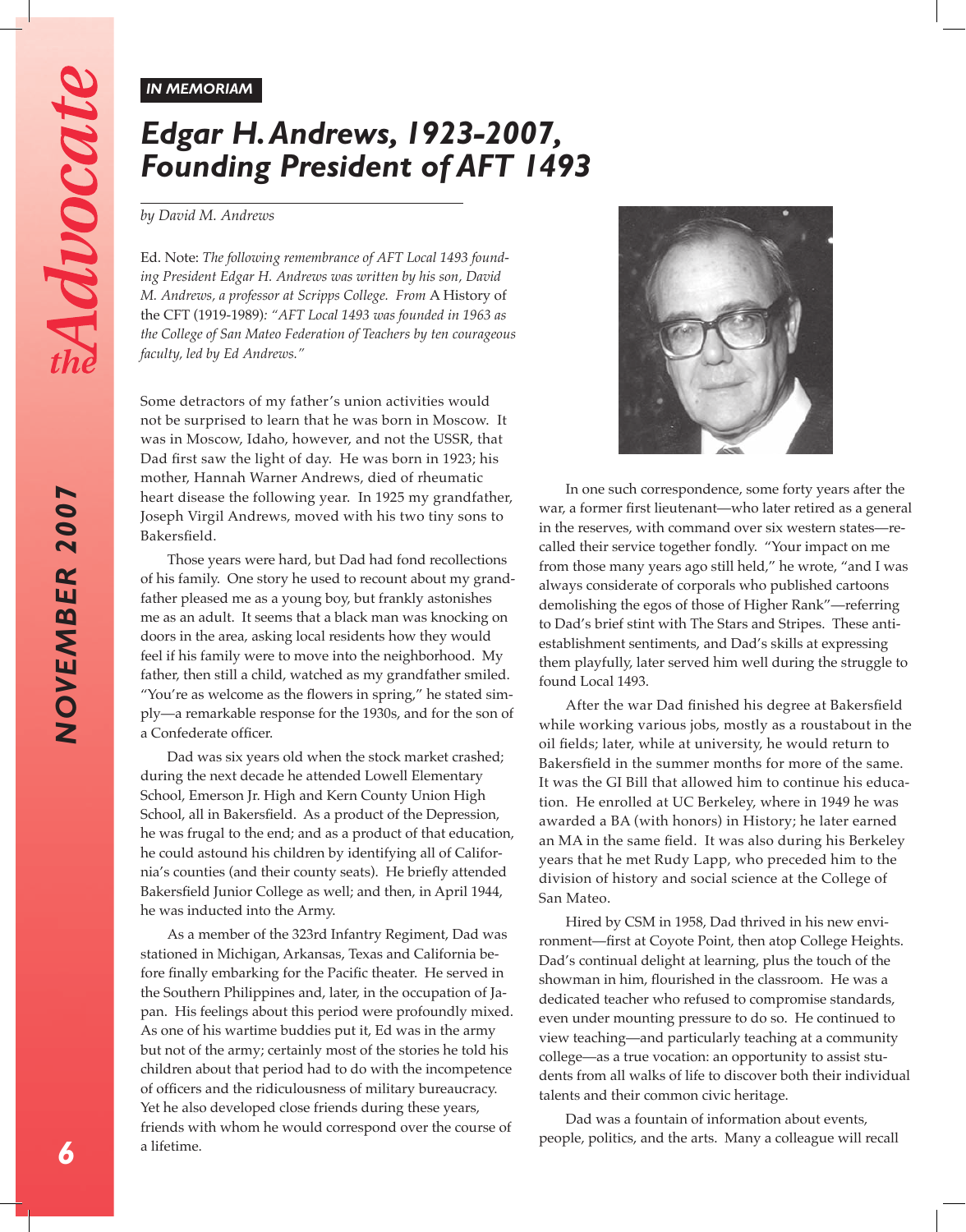# THE ADVOCATE

# $C$ añada  $\cdot$ CSM $\cdot$ Skyline

September 19, 1977  $Vol.1$ 

 $No.2$ 

# **TRUSTEES GIRD FOR NEGOTIATIONS**

The Board of Trustees, at its September 14 meeting, prepared for negotiations with teachers and classified employees.

Trustee James Tormey, noting the scheduled teacher bargaining election, recalled that he had told teachers to "keep your politics out of the Board Room." He said that no teacher should stand before the Board and say he is a member of the public, at least until after the election. "It's a ocrisy and it's a discourtesy," he said, Lur representatives of teacher organizations to attempt to address the Board.

"Our Board doesn't have to hear any member of the public," Tormey concluded. "This Board has always been very open." Chancellor Glenn Smith agreed with Tormey, and other Board members cave tacit assent. Tormev con-



Fdgar Andrews, CSM, reflects on the birth of the union  $-$  see page 2.

*This front page photo from the second issue of* The Advocate *shows Edgar Andrews, in 1977, after he had recently helped establish AFT Local 1493 as the representative of the faculty of the San Mateo Community College District.* 

his tireless inquiries, whether about crossword puzzles, the given names of old movie actors, or the interpretation of key decisions in U.S. jurisprudence. Many others became recipients, over the years, of gifts from KKHI's old "Telemusic Quiz"—gifts he would win while using their names as pseudonyms.

Concerns about liberty and justice were never very far from Dad's mind. I suppose it was this characteristic that caused him to develop 'misgivings about the very cozy relationship' between the administration and the California Teachers Association, which was then affiliated with the CSM Faculty Association.

Writing in a 1977 retrospective for The Advocate, Dad recalled that "my experiences at both the local and the regional level led me to conclude that the 'teachers' association' was a far more effective representative for administrators than it was for teachers," and "less helpful…for those teachers who needed help when faced with arbitrary, capricious, and even outrageous actions by their superiors." Shades of his Army days!

These concerns led Dad to play what I am told was a

significant role in the establishment of Local 1493. I say "what I am told" because he never said so himself; even his 1977 narrative is oblique on this point. But it fits with the pattern of the man that I came to know.

That pattern continued until his death. He officially retired from CSM in 1987, although he continued teaching for another five years on a post-retirement contract. In retirement he volunteered as a literacy instructor and at the National Archives in San Bruno, while continuing to nurture his great love for classical music and old films. In 2004 he moved to Claremont, California, to be closer to his grandchildren.

Through all this he never stopped thinking about the little guy, and about the injustices that a big organization can create. While in Claremont he began attending the meetings of the residents' association at his retirement community, and—wouldn't you know it?—got to posing difficult questions and eventually to agitating.

Once again, I mostly learned of these activities indirectly. But that should hardly be surprising. Dad took his causes seriously, but always with a touch of self-deprecation and a twinkle in his eye. We shall miss him.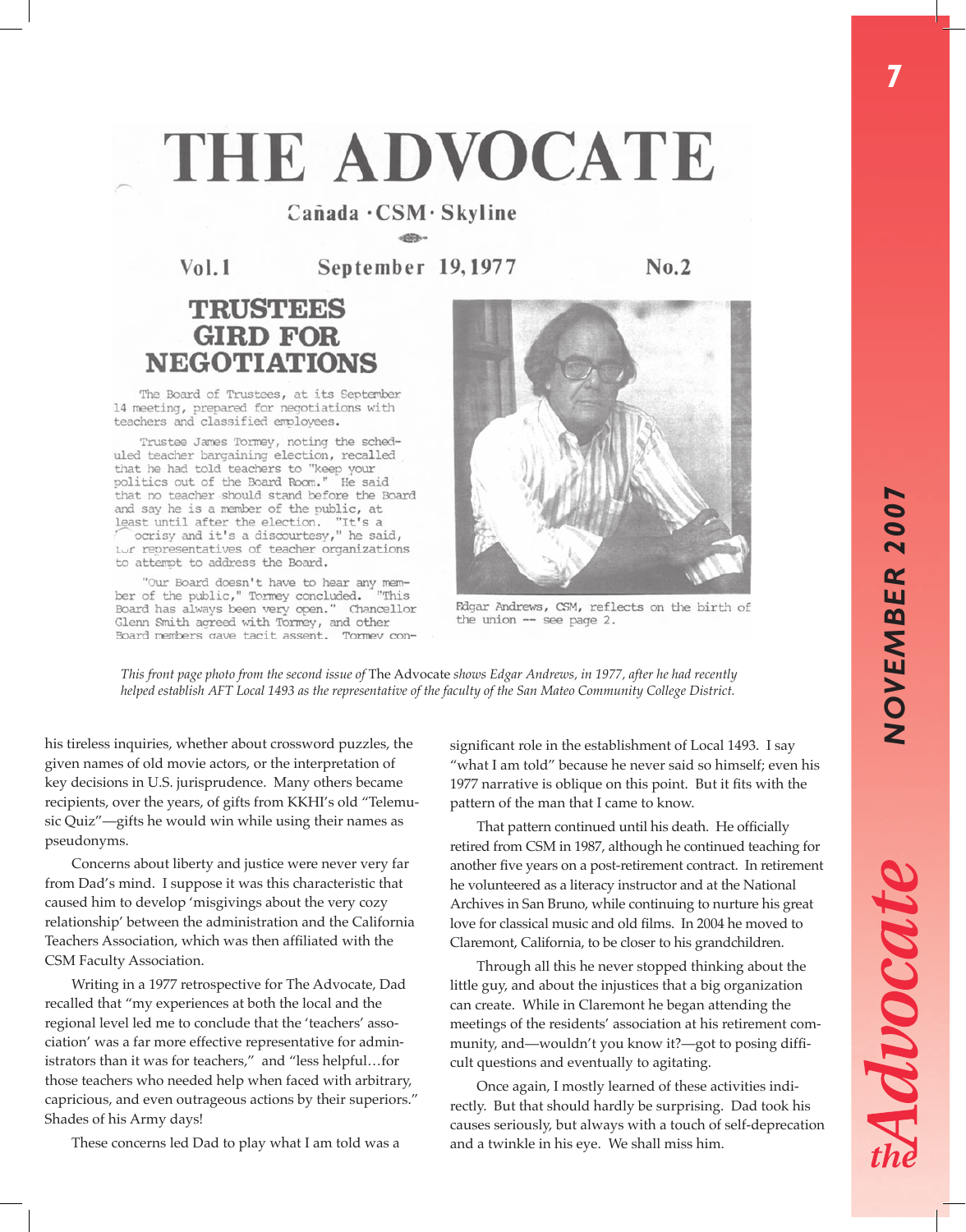**NOVEMBER 2007** 

# *Corporatization trickles down in public higher education*

#### *by Greg Davis, CSM*

Ed. Note: *The following is the first of a two-part article by CSM political science professor Greg Davis on the corporatization of higher education. Below, Davis describes developments in the University of California system. In the next issue of the Advocate, Davis will discuss how related developments at the community college level, including administration by managers, emphasis on workplace training at the expense of broader educational values, the adoption of new behavioral and quantitative standards, and an increasingly deprofessionalized faculty, are congruent with the corporatization which has occurred at U.C.*

## **The revolution at the apex of california's public higher education system**

## *Research for outside corporate and government clients trumps education for the student*

U.C. President Clark Kerr's Uses of the Multiversity, published in 1962, confirmed the sea change which was taking place in American higher education and whose origins were in World War II, when there was a significant influx of federal money for military-oriented research. As Kerr proudly explained, at a time when corporate power was significantly expanding and the U.S. and the U.S.S.R. were engaged in Cold War competition, the university was no longer just an institution which only served the education needs of the individual student. It now was a "multiversity" which served, to use Kerr's terminology, "many publics." By this, he meant government and corporate clients who hired its brain power and facilities for practical research objectives.

The Free Speech Movement of 1964 at UC Berkeley, led by Mario Savio, was the student response to some of the negative effects of this on-going transformation, praised so highly by Kerr. In an interview in Life magazine, Savio lamented that the educational needs of the individual student had been relegated to a secondary status, with an increasing amount of the undergraduate teaching left to graduate student TA's, while the university as an institution was being subordinated to interests whose debatable objectives included the buildup of nuclear weapons of mass destruction and the promotion of corporate profits regardless of negative social and environmental consequences. In the view of the students, academic standards of truth, objectivity, ethics and social responsibility, and higher education's traditional role of serving the interests of the students and the society as a whole were being threatened. Another consequence of this new orientation was a downgrading of the humanities, whose disciplines of history, philosophy, languages, cultural studies, and literature served to prepare the student for life as a human being and citizen rather than to serve immediate, more "practical" objectives of military power and corporate profit.

## *The University and its professors become entrepreneurs*

The subordination of the educational needs of the individual student and the traditional institutional role of higher education to the research concerns of specific corporate and government interests is a process which has continued unabated since Kerr's book appeared. The passage in 1980 of the Bayh-Dole Act was an important development which made it possible for institutions of higher learning to patent research discoveries funded by the federal government and sell them for profit to private corporations. This law, in effect, amounted to federal subsidizing at taxpayer expense of a significant amount of corporate research and signaled the reorientation of the goals and standards of institutions of higher learning along lines closer to those of forprofit enterprises. At the same time, professors, particularly in such areas as economics and finance, aerospace, biochemistry, biological and systems engineering, behavioral and physical sciences, management, and computers and information technology, were hiring out their services as consultants and researchers to private corporations and government agencies like NASA, DOD, and NIH. And frequently they also were benefiting personally from the sale of patents for their research. In 1998, to provide an illustration of the money involved, universities in the UC system obtained 395 patents and earned \$88.5 million in revenue.

# *The increasing corporate presence inside the walls of academia*

In 1998, the Chancellor of UC Berkeley signed, behind closed doors, a controversial agreement with Novartis, a giant biotechnology firm, agreeing, in exchange for an infusion of \$25 million, to appoint several Novartis scientists to the faculty of the Department of Natural Resources and to give Novartis first commercial rights, including publication approval or denial, for any research findings. This development was symptomatic of increasing direct corporate penetration of the faculty ranks of taxpayer-funded public institutions of higher learning, representing an escalation of the degree of privatization of the university research.

In 2007, the UC Board of Regents and the UC Berkeley faculty (which in 1964 had voted 7-1 to support the Free Speech student protest movement!) overwhelmingly approved -- in the name of the "freedom of individual professors to contract for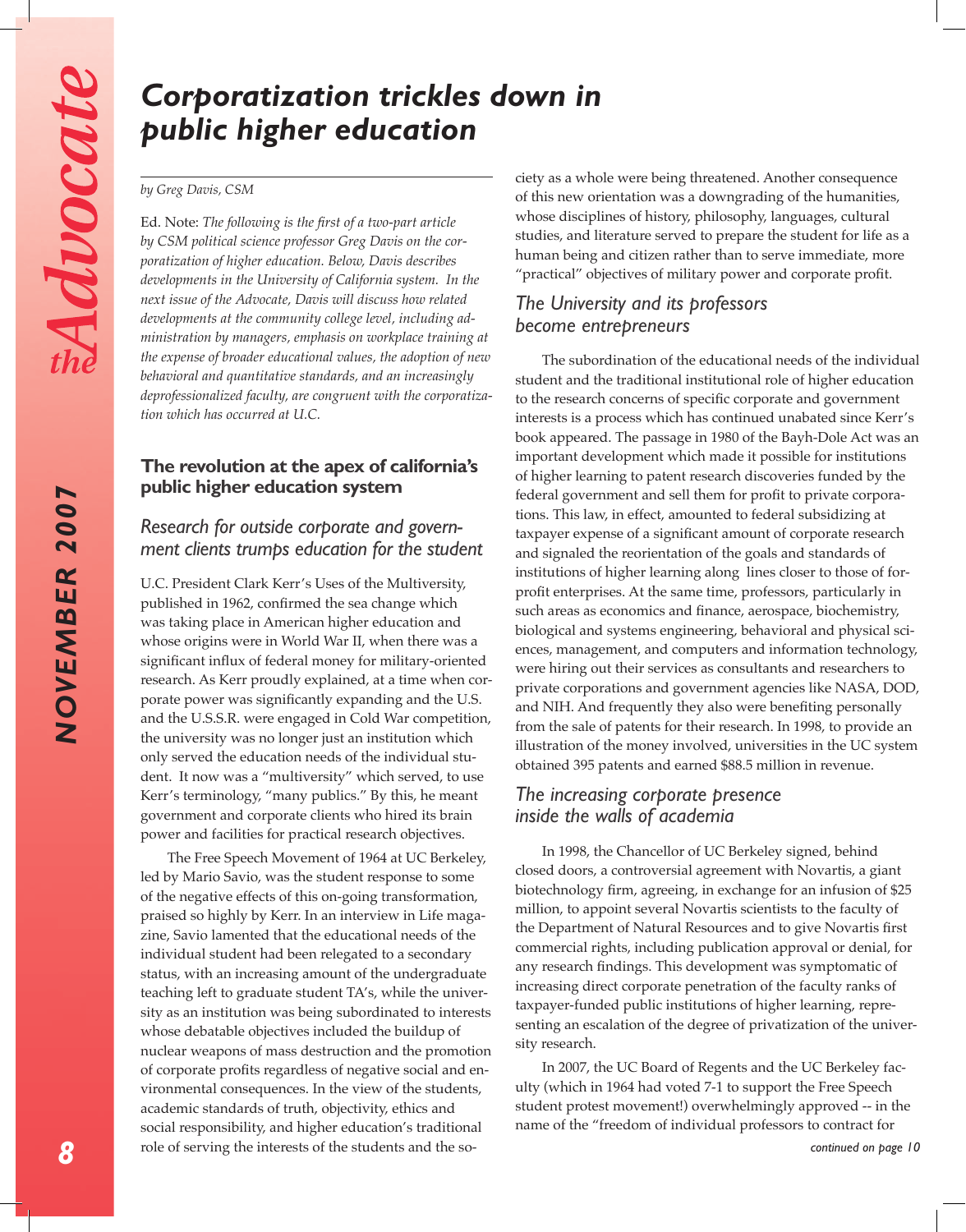*9*

#### *GRIEVANCE REPORT*

# *Sick leave, librarians' schedules, mistyped contracts are among the current issues your union is dealing with*

#### *by John Kirk, AFT 1493 Chief Grievance Officer*

1. In early August, a CSM part-time instructor, who has taught in the district for 32 years, suffered a stroke. Since he was unable to teach his eight unit assignment because of his health, he supplied the district with a note from his doctor saying that he would be out on sick leave. The interim dean decided on August 21st to cancel the 5 unit class because he said he couldn't find a replacement instructor. On August 22nd, the instructor had another stroke. He was told that he could only get sick leave for the remaining 3 unit class since his 5 unit class had been canceled. The union contacted the college president who immediately corrected the problem by assuring the instructor that he would receive sick leave for the full 8 units.

2. It was over a year ago that the CSM administration stopped giving the two most senior part-time librarians semester length contracts. The most senior adjunct librarian received a fixed schedule from 1988 until 2006 and the other from 1998 until 2006. The definition of a fixed schedule is a set number of hours per week on specified days of the week memorialized in a contract given to the individual before the semester begins. Beginning with the Fall semester 2006, the adjunct librarians were given weekly schedules which changed throughout the semester. They were unable to plan their other jobs and their everyday life activities. The union filed a grievance and an Unfair Labor Practice charge with the State Public Employment Relations Board. To date, PERB has not ruled on the case. As recently as last week, the parttime librarians were given two weeks notice for their hours in November. The union hopes that PERB will rule that the District has unilaterally changed the hours of the librarians and that as a remedy they will be forced to return to the past practice of providing semester length contracts.

3. Once in a while the contract is retyped, and sometimes, during the retyping, inadvertent changes are made. A sharp-eyed CSM instructor found such an error recently. The following language has been in the contract since 1982:

*The minimum elapsed time between any regular workday assignment and the following regular workday assignment will be eleven (11) hours, except by mutual agreement between the employee and the District.*

Thus, if you have a Monday evening class from 7-10pm, then your first class on Tuesday morning could be no earlier than 9am. When the above section was retyped around 1999-2000, the language was changed to the following:

*The minimum elapsed time between the beginning time of any regular workday assignment and the beginning of the following day's regular workday assignment will be eleven (11) hours, except by mutual agreement between the employee and the District.*

Since this language is nonsensical, the District has agreed to change back to the original language. If you have a contract on your shelf, make a note that §7.6.1. is in error. The contract is online at the AFT website (www.aft1493.org); if you would like a printed copy, call the union office at  $x6491$ .  $\Box$ 



*Last May 4th the CSM Social Science Division threw a party for its retiring Dean, Al Acena. Al was hired to teach history at CSM in 1966. During his 41-year career at CSM, Al spent more than 15 years as Social Science Division Dean. Not only did Al continue teaching throughout his years as an administrator, but he also continued to pay his union dues to AFT! And he marched behind the CFT banner in anti-war demonstrations in San Francisco prior to the start of the Iraq war. Al Acena has been a beloved Dean and an accomplished teacher who will be deeply missed by his colleagues at CSM.*

# **CSM Social Science Division says farewell to Al Acena**